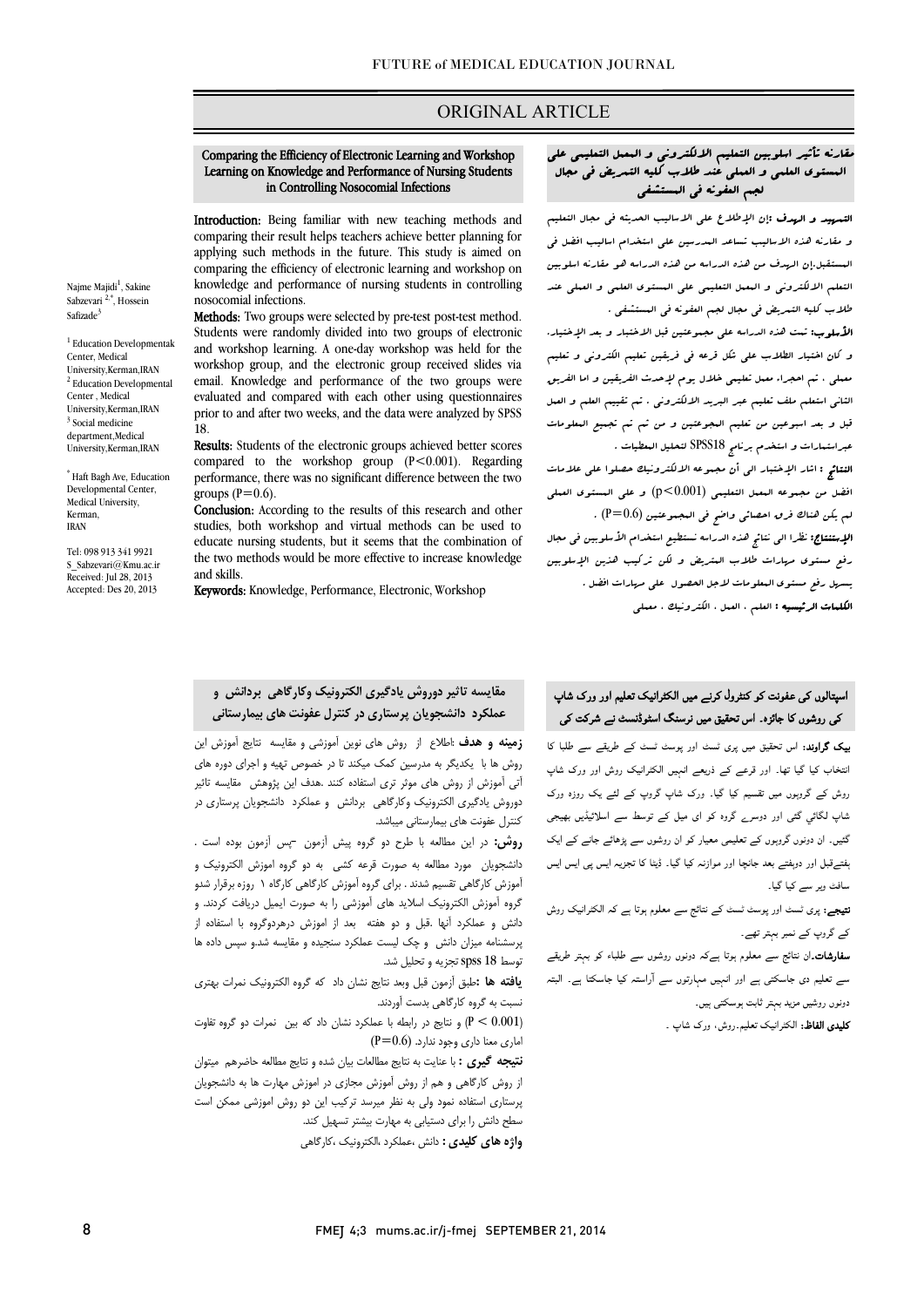### INTRODUCTION

Nosocomial infection,which occurs during patient care, is considered as one of the major issues in health centers. The infection rate in developing countries is reported more than 25%. Almost 33% of these infections can be prevented by education (1). The responsibility of preventing nosocomial infections ison all people having direct contact with patients, potentially being one of the most effective factors for preventing such infections (2). Members of the health group, especially nurses, can play an important role in preventing and controlling these infections (3). Since students will possess professional positions as nurses (4), it is a necessity to educate them regarding infection control. The nosocomial infection control program includes: educating employees and students, constantly taking primary infection control measures, and systematic monitoring (1). Today, education, as a basic human right, is considered to be the factor for change and social progress (5). The aim of nursing education is that students gain proper knowledge and skills. Many professors are seeking for effective teaching methods that can educate proper knowledge and clinical skills to students.

In 2003, the medical federation introduced education standards in medical sciences and recommended that faculties perform new methods in a way that studentswould be responsible for their own education and prepare them for self-learning and learning in life (6). The teaching method ismostly lecturing (7). In this method, information is presented before the question is formed in the learner's mind, thus, the learner is less active in the learning process. However, in learner-centered methods or methods in which the learner is active such as group discussion, problem solving, or self-learning, the question is formed in the learner's mind first and then the learner looks for the answer (8). Many psychologists believe that the learning opportunities must be organized in a way that learner can learn and act according to his/her abilities (9). Traditional teaching methods encourage passive learning. Such methods do not take individual differences and learners' needs, problem solving of creative thinking, and other skills of high cognitive level into account. Today, new progress in information technology, especially the internet, has made proper educational opportunitiesavailable (10). Thus, many professionals have emphasized the necessity of modifying the traditional teaching methods (11).

Electronic learning is considered as an individual education type, enabling learners to achieve the educational goals based on their own talents and skills. In fact they learn how to learn, which is one of the educational goals. Education is a life-time process. Researches indicate that electronic learning is a successful and efficient method if being associated with proper contents and evaluation, and it is recommended to be used in Iran's educational system (12). Workshop learning is a new and effective method in teaching and learning. Workshop is based on problem solving. It applies different types of group discussion techniques to involve people. The audience actively participate in the discussion and choose the best solution  together (13). Researches have shown that adults can learn better if they are actively participated in the learning process (14). The most important feature of the workshop method is the active participation of the audience in the constructive thinking, which leads to better health-care services in the country (15). group discussion and encouraging them to critical but

 According to personal experience, lack of a separate course as preventing and controlling infections and considering role of knowledge and performance of nurses in preventing and controlling such infections, nosocomial infections are investigated in the current study. Since new educational methods motivate learners which lead to improving skills, and saving time and manpower (16). This study is aimed on comparing the efficiency of electronic learning and workshop on knowledge and performance of nursing students in controlling nosocomial infections. the importance of preventing nosocomial infections and the knowledge, behavioral change, improving performance,

### METHODS

 This is a quasi-experimental study. Sample size and population size are equal, including 60 nursing students of Kerman nursing and midwifery school in their third semester.

 Students were informed about the research through the education department and they were asked to be present in the class at a specific date. In this session, the knowledge pretest was held via questionnaire and the aims of the study was obtained. were explained and their consent to participate in the study

 At the end of this session, students were randomly divided into two groups of electronic and workshop, with 30 students in each.

 in a one-day workshop at a specific date. Contents of the workshop included: Students of the workshop group were asked to participate

- 1. The definition of nosocomial infection
- 2. Needle-stick injuries
- 3. Protective equipment
- 4. Hospital waste

 Students could ask questions and take notes during the workshop session. The electronic group members who were not present in the workshop, received the same for contact in case they had problems. Two weeks after the education, the two groups were asked to answer the knowledge assessment, checklists were given to the teachers and they performance. content via email and were given phone number and email questionnaire. Regarding performance checked the specific items according to the students'

 Questionnaires were demographic, and researcher-made knowledge questionnaire consisting of multiple-choice questions.

 The researcher-made checklist was developed using standards mentioned nursing books and included items related to infection control.

 To investigate the validity of the study tools, comments of 10 faculty members were used, content validity index was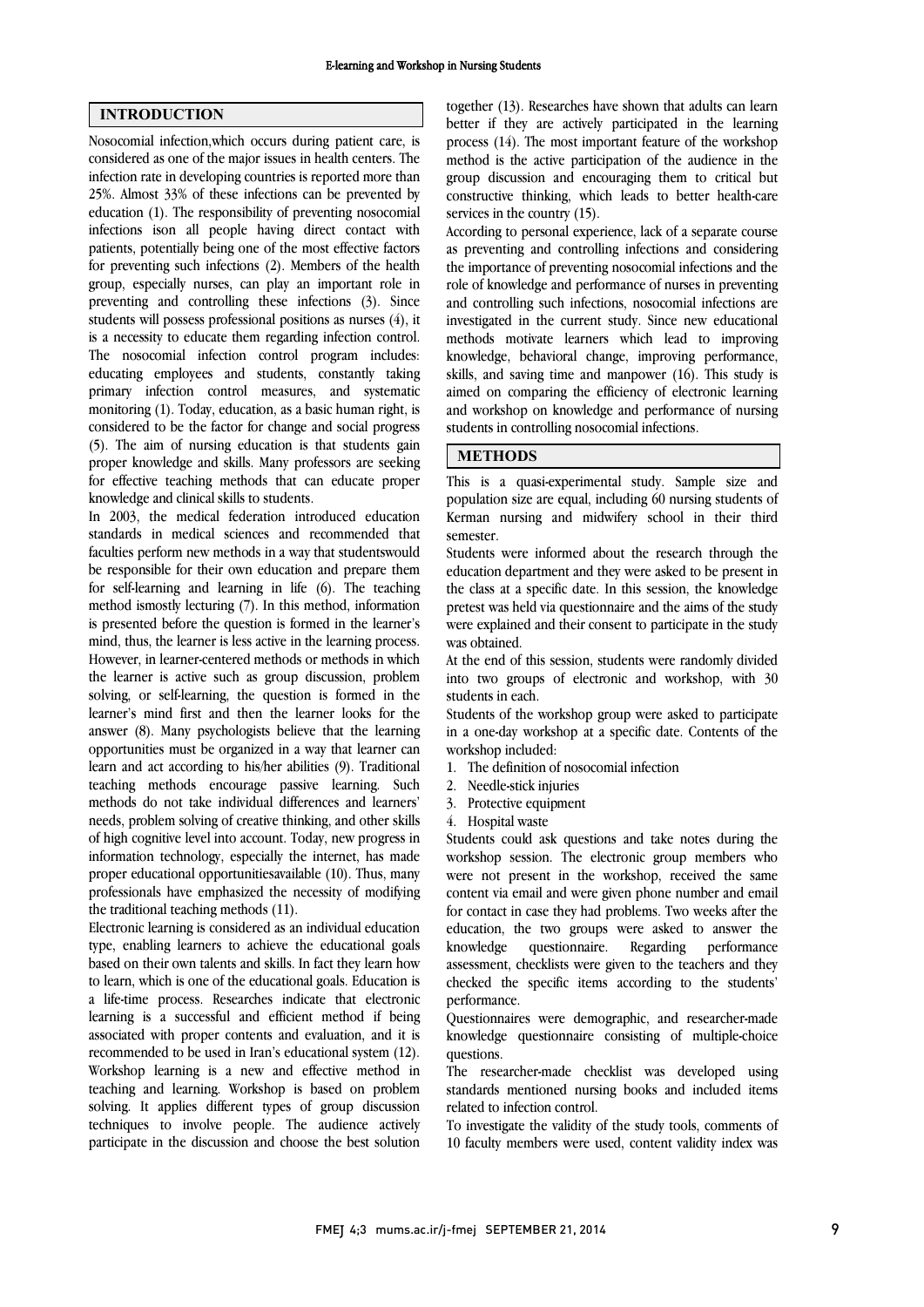0.8. The reliability was calculated using internal correlation. The questions were given to 20 nursing students in their sixth semester. The answers were in the form of true or questionnaire. Cronbach's alpha coefficient was 0.75. To test the reliability of the performance questionnaire, simultaneous observation of the researcher and one of the false. SPSS version 18 was used to test the reliability of the teachers was used, kappa's coefficient was 0.85.

 To analyze the knowledge evaluation answers, 1 was sum of right answers was calculated and assigned as the score of each student. Mean and standard deviation was calculated for each group. Normal state of the data was prior to and after education in the two groups, independent and paired t-tests were used. Performance scores were in the form of yes or no answers; if the answer was yes score 1 was assigned, otherwise score 2 was assigned to the assigned to the right answer and 0 to the wrong. Then the confirmed by Kolmogrov-Smirnov test. To compare scores student, and the data were analyzed.

 Ethical considerations in the current study were as follows: The following were obtained:

 1. Written agreement from the center for studies' development

 2. Written introduction from the center to the school of nursing

- 3. Consent of the deputy of education
- 4. Oral consent of the students

 At the end, the subjects and all other people involved in the study were appreciated for their participation. The current study were appreciated for their participation. The current technology (code: 92/47)

> ֺ  $\overline{\phantom{a}}$

### **RESULTS**

 In this study, underlying variables including access to the Variables such as sex, age, skills in using computer were investigated in the subjects and no significant difference was observed.Subjects were 60 nursing students in two internet and computer were the same in the two groups.

 groups of electronic and workshop, mean and standard deviation for the students' ages were  $19.9 \pm 7.1$ , 68.9% female and 29.5% male.

students' scores in the electronic learning method regarding nosocomial infections was  $15 \pm 1.9$  after education and in the workshop method it was  $13.28 \pm 1.7$ . Results of the t-test showed that there is a significant difference between learning by the two mentioned methods According to table 1, mean and standard deviation of the and the electronic group obtained better scores.

According to table 2, there is no significant difference between the scores of the two groups prior to education  $(P=0.7)$ . Mean and standard deviation of the students' was  $63.3 \pm 6.1$  and in workshop group was  $63.9 \pm 3.6$ . Results of the t-test showed that there is no significant difference between learning level of the two groups and both methods had the same impact on improving performance regarding nosocomial in electronic group students' performance.

### DISCUSSION

 Current study is aimed on comparing the efficiency of electronic learning and workshop on knowledge and infections. Results of table 1 and the t-test indicate that there is a significant difference between students' scores in electronic and workshop groups (P<0.001) and electronic performance of nursing students in controlling nosocomial group obtained better scores.

 confirming electronic learning as an effective method in These findings are in accordance with results of the studies nursing education.

 In a study by Jenkins in 2008, a significant difference was observed between the two groups and the electronic group obtained better scores (17). Another study by Abdolaziz in a significant difference between the study group and the control group, and that study confirms that electronic learning is an effective method in nursery education (18). 2011 showed that according to the post-test scores there is

 Table 1.Mean and standard deviation in scores of knowledge evaluation regarding controlling nosocomial infections in electronic and workshop groups

| Scores - group                                     | <b>Mean (Standard deviation)</b> | T-test result |
|----------------------------------------------------|----------------------------------|---------------|
| Pretest - electronic<br>Pretest - workshop         | 7.3(2.2)<br>7.5(2.8)             | $P=0.8$       |
| $Post-test - electronic$<br>$Post-test - workshop$ | 15(1.9)<br>13.28(1.7)            | $P \le 0.001$ |
|                                                    |                                  |               |

 Table 2. Mean and standard deviation of performance scores in controlling nosocomial infection in electronic and workshop groups

| Scores - group                                     | <b>Mean (Standard deviation)</b> | T-test result |
|----------------------------------------------------|----------------------------------|---------------|
| Pretest - electronic<br>Pretest - workshop         | 3.3(6.9)<br>40.1(4.9)            | $P=0.7$       |
| $Post-test - electronic$<br>$Post-test - workshop$ | 63.3(6.1)<br>63.9(3.6)           | $P=0.6$       |
|                                                    |                                  |               |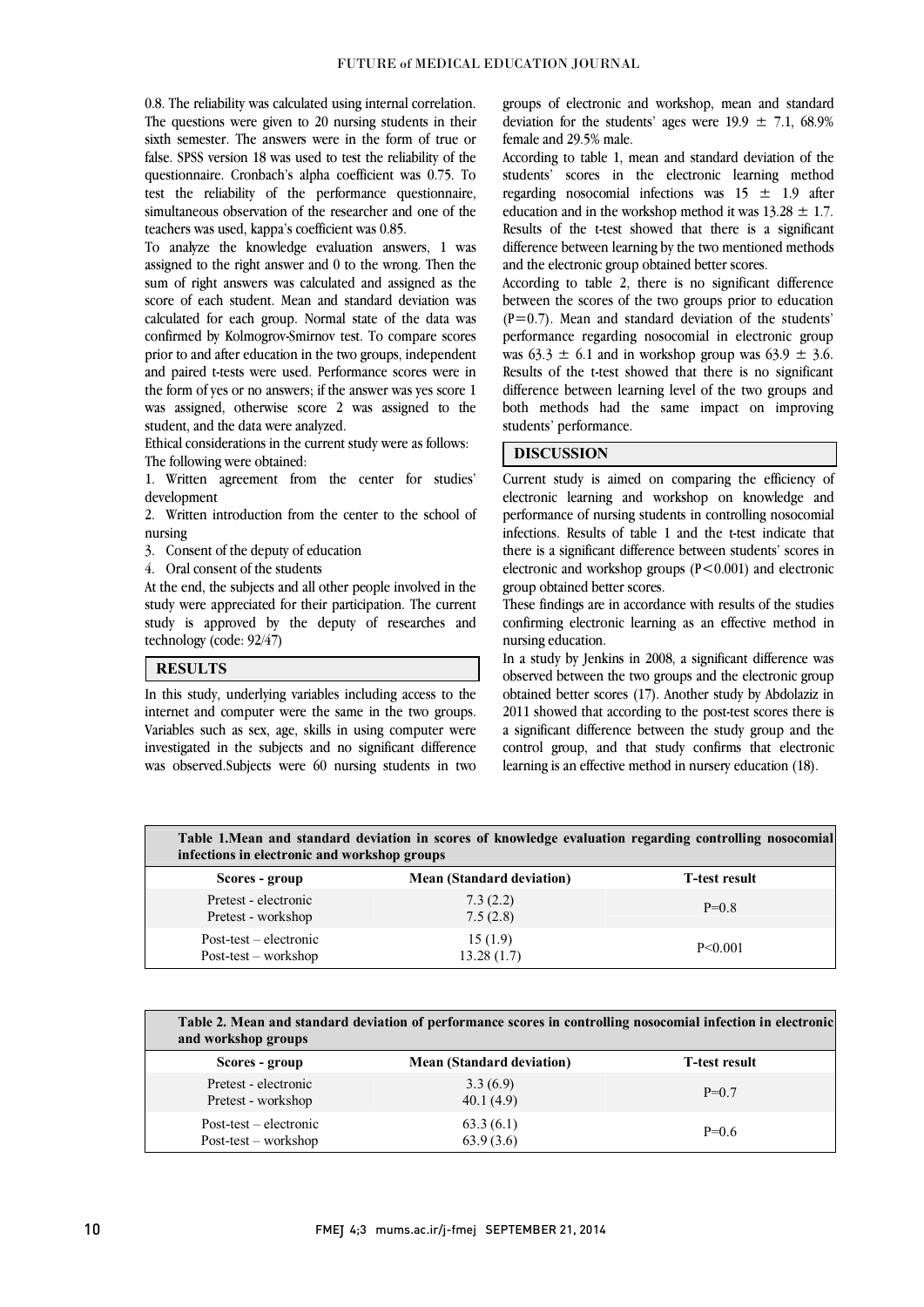In a study by Hart et al. in 2008, nurses' knowledge regarding evidence-based nursing was improved after using computer (19).

According to the results of the mentioned study, the researcher believes that electronic learning is a type of selfeducation in which the learner is responsible for his/her own learning. Some professionals believe that learner autonomy is the center of learning. In electronic learning, the learner can access any content at any time. Since the student is actively involved in the learning process, deeper understanding and knowledge is achieved through virtual learning. Convenience and easy access to educational materials through the computer, improves the ability of learning in students.

Education in one session in the classroom or workshop is boring for the students, and the requirement to learn at a specific date and time limits the learner's abilities (12).

However, a study by Reime et al. in 2008 reported that the lecture group obtained better scores than the electronic group (1). In another study by Chang et al. in 2009 the traditional group gained better scores than the electronic group (20).

These studies state that explaining the course material in detail by the teacher in the traditional method facilitates the learning process and believe that the interaction between teacher and student and even students with each other is vital in learning, which is absent in self-learning. They also explained that in the electronic method, students may get busy searching in the internet, chatting with friends and other unrelated topics.

However, even in the classroom or workshop it is possible that the student may dream or think about other things. One other reason that the scores of the traditional group is lower in these studies, is the low level of computer skills in students.

According to table 2 and results of the t-test, performance of students in both groups was significantly improved after participation, but no significant difference was observed between scores of the two groups  $(P<0.001)$ .

A study by Jeffrirs in 2003 on 77 nursing students regarding electrocardiogram skills, the results indicated that both groups had similar abilities, which confirms the above finding (21).

Elfessi in 2004 showed that there was no significant difference between performance scores of the students (22).

In a study by Engum in 2003, 163 students were educated traditionally and virtually regarding insertion of intravenous catheter. The results showed that students learning was  similar in both groups, and the knowledge and clinical skills were similarly improved in both groups (23).

 However, a study by Dixon et al. in 2011 showed that an electronic education course improved students' knowledge al. in 2008 indicated that virtual learning can be effective in nursery education programs. Also, virtual classes reduce the lecture time and improves the real learning time, leading to better practical learning (25). and clinical skills significantly (24). A research by Kown et

 observed between lecturing and electronic learning, but the performance scores were higher in the traditional group than the electronic group (26). In a study by Kangarih in 2007 no significant difference was

 One of the reasons for this is that students are more familiar comparing to the electronic method and the students can ask any question at any time for better and clearer understanding of the topic, while in the electronic method, students must wait until they meet their teacher or ask their with the traditional classroom and lecturing method classmates for problem solving.

 According to the results of this research and other studies, both workshop and virtual methods can be used to educate nursing students, but it seems that the combination of the two methods would be more effective to increase knowledge use email by students, which was instructed to them by the teacher. Also, limited number of students was another issue, bigger sample size is recommended for future studies. and skills. One of the issues of this study was the inability to

 According to the studies regarding electronic learning and impact of this method in improving students' knowledge, electronic learning can be used to educate students. Using this method, teachers can apply different strategies to present the course material and the learners are actively inevitable use of internet in todays' world, it is a necessity for the students to be able to learn through new methods and apply them to improve their knowledge and skills. Electronic learning, as a flexible method, enables students workshop learning method actively involves students in the learning process, too. Thus, it is recommended to use electronic and workshop methods in combination with the traditional method in educating nursery to improve students' knowledge and performance. the results of the current study which indicates the positive involved in the process. Also, considering the wide and to access to the course material anywhere at any time. The

Conflict of interest: The authors declare no conflict of interest.

#### **REFERENCES**

1. Reime MH, Harris A, Aksnes J, Michelson J. The most successful method in teaching nursing students infection controle-learning or lecture? Nurs Educ Today 2008; 28 (7): 798-806.

2. Rezaei B, Rahimi M. Knowledge and practice of infection control nurse in hospital. 2010; 1(2): 35-8.

3. Allahbakhshi A, Moghadasiyan S, Parvan K, Ahhahbakhshiyan M. Knowledge,

 attitude and practice of intensive care unit nurses about infection control and hospital health centers of Tabriz. Journal of nursing 2011; 23: 17-28. [In Persian].

j

 4. Gheybizadeh M. Small group training. Iranian journal of education in medical sciences 2004; 46: 10. [In Persian].

 5. Monie R. Development of distance learning in higher education. Opportunities and challenges 2004; 31: 43-52.

6. Haghani F, Shariatmadari A, Naderi A, Yousefi A. Training methods used for continuing medical education programs at the university. Iranian journal of medical education 2004; 3(2):. [Persian].

7. Naderi A, Abghae R, Mohammad Poor Y, Ghorbanzade K. Comparison of two methods of competency-based training and traditional training active learning and cognitive skills of the clinical practitioner